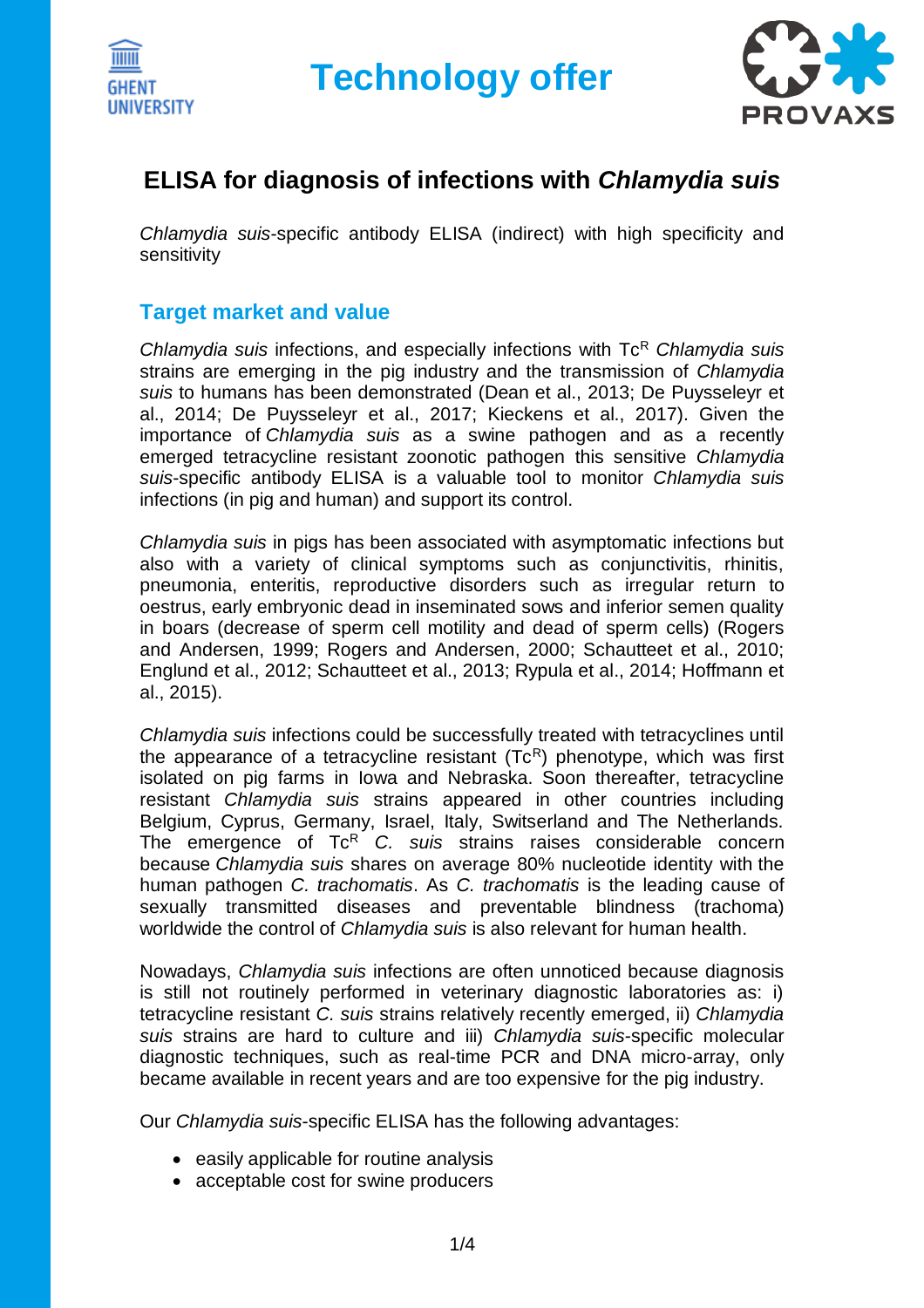



- can be used to support the production of *Chlamydia suis* sero-negative pigs/breeding stock
- can be used to prevent venereal transmission by serological monitoring of boars on the farms and in artificial insemination centers
- can be used on human samples
- can detect persistent asymptomatic *Chlamydia suis* infections

### **Assay**

We have developed an indirect ELISA described in De Pusseleyr et al., 2017. *Chlamydia suis* PmpC was chosen for the selection of the antigen for the ELISA as this protein is absent in *C. abortus*, *C. pecorum* and *C. psittaci* which also infect pigs and as the protein contains *Chlamydia suis*-specific amino acid regions that are absent in *C. trachomatis* PmpC. An immunodominant B cell epitope in *Chlamydia suis* PmpC was identified using experimental porcine sera and selected as the antigen for the ELISA.

### **Sensitivity, specificity and validation**

### **Sensitivity and specificity of the PmpC ELISA**

Experimental porcine sera were tested by the PmpC peptide ELISA and results were compared to those of our in house made recombinant MOMP (rMOMP) ELISA and of the complement fixation test (CFT) (Table 1). All positive control sera of group 1 (n= 40 ; see legend of table 1 for description of the groups) reacted positive in the rMOMP ELISA and in the PmpC ELISA. However, only 29 of 40 (72.5%) positive control sera reacted positive in the CFT. All positive control sera of group  $2$  (n= 35) reacted positive in the rMOMP ELISA and in the PmpC ELISA. However, only 30 of 35 (85.7%) sera reacted positive in the CFT. Pigs of group 4, which were simultaneously infected with two different *C. suis* strains reacted positive in all three tests.

Regarding the specificity, all negative control sera of group 3 reacted negative in the three tests. However, all 9 pigs of group 5, which were simultaneously infected with three species other than *C. suis*, reacted positive in the rMOMP ELISA as well as in the CFT. Only the PmpC ELISA gave a negative result for these sera.

| Table T. Evaluation of EEIOA 5 and Of T With CADChinghiai Scia |         |                      |         |         |                             |  |  |
|----------------------------------------------------------------|---------|----------------------|---------|---------|-----------------------------|--|--|
|                                                                |         | Sensitivity (%) with |         |         | $\%$<br>C. suis specificity |  |  |
| C. suis serological                                            |         | sera of              |         |         | with sera of                |  |  |
| test                                                           |         |                      |         |         |                             |  |  |
|                                                                | Group 1 | Group 2              | Group 4 | Group 3 | Group 5                     |  |  |
| rMOMP ELISA                                                    | 100     | 100                  | 100     | 100     | 0%                          |  |  |
| PmpC<br>peptide                                                | 100     | 100                  | 100     | 100     | 100                         |  |  |
| <b>ELISA</b>                                                   |         |                      |         |         |                             |  |  |
| <b>CFT</b>                                                     | 72.5    | 85.7                 | 100     | 100     | 0%                          |  |  |

Table 1. Evaluation of ELISA's and CET with experimental sera<sup>a</sup>

<sup>a</sup> Group 1, 2 and 4, positive control sera of animals infected with *C. suis* strains S45, H7 or R19; group 3, negative control sera; group 5, sera of pigs experimentally infected with *C. abortus*, *C. pecorum* or *C. psittaci* (all lacking the PmpC coding gene).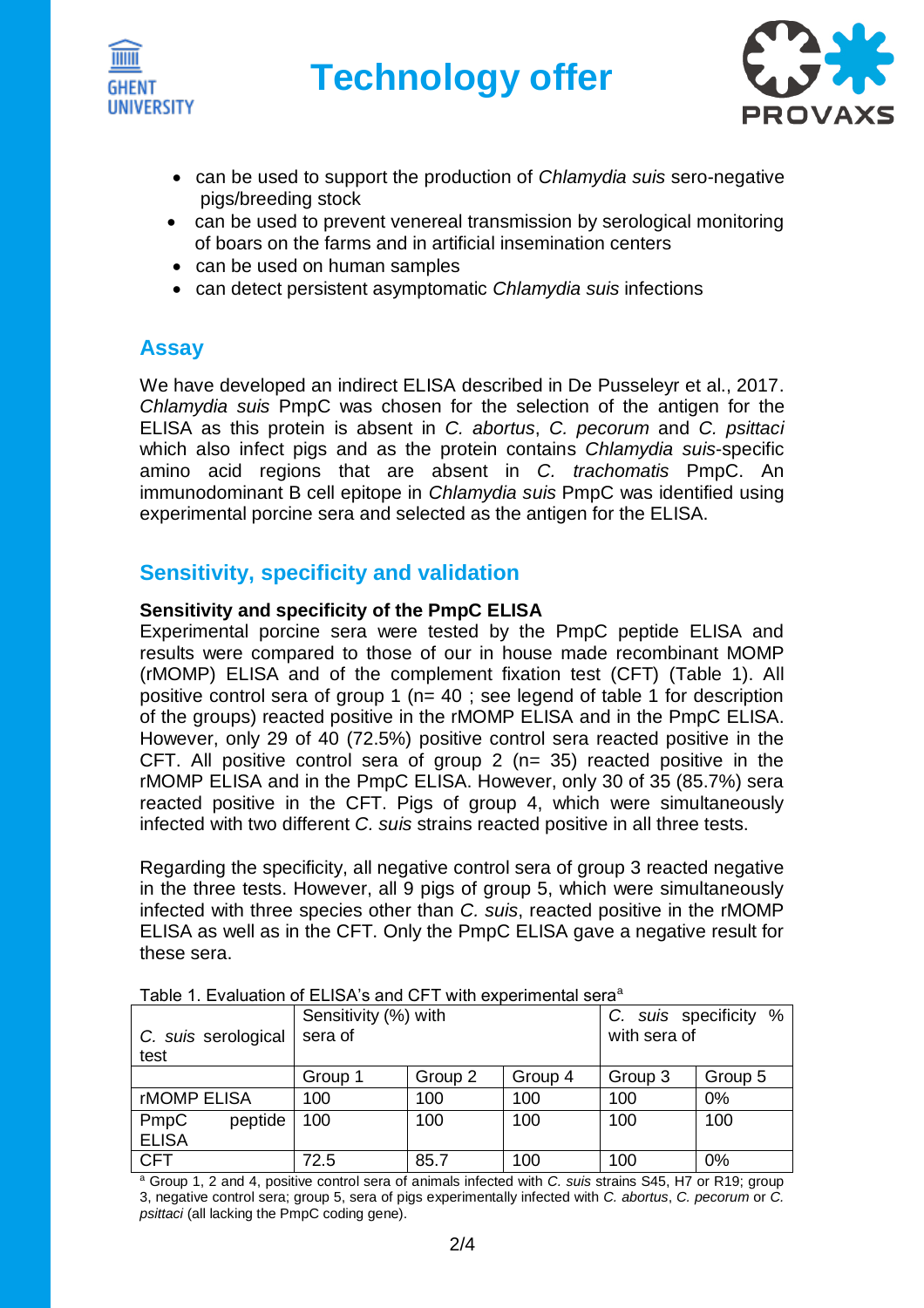



#### **Validation of the PmpC ELISA on field sera**

82 Belgian field sera (Group 6) were collected at the slaughterhouse and originated from 21 different farms. Other sera originated from clinically affected sows (n=10 ; Group 7) or boars (n=10) from farms in Israel or Estonia, respectively. All field sera were tested at the same time by the PmpC ELISA and the rMOMP ELISA (Table 2).

All field sera ( $n = 102$ ) appeared to be positive in the rMOMP ELISA, while 101 of 102 (99%) sera reacted positive in the PmpC ELISA. Sera of sows and boars with reproductive failure (Groups 7 and 8) due to a proven *C. suis* infection, all reacted positive in both ELISA's, although *Chlamydia suis* realtime PCR was not always positive in all animals (Group 7).

Table 2. Evaluation of ELISA's with field sera.

| C. suis serological test  |               |             |             |  |  |  |
|---------------------------|---------------|-------------|-------------|--|--|--|
|                           | Group 6       | Group 7     | Group 8     |  |  |  |
| <b>rMOMP ELISA</b>        | 102/102 (100) | 10/10 (100) | 10/10 (100) |  |  |  |
| <b>PmpC peptide ELISA</b> | 101/102 (99)  | 10/10 (100) | 10/10 (100) |  |  |  |